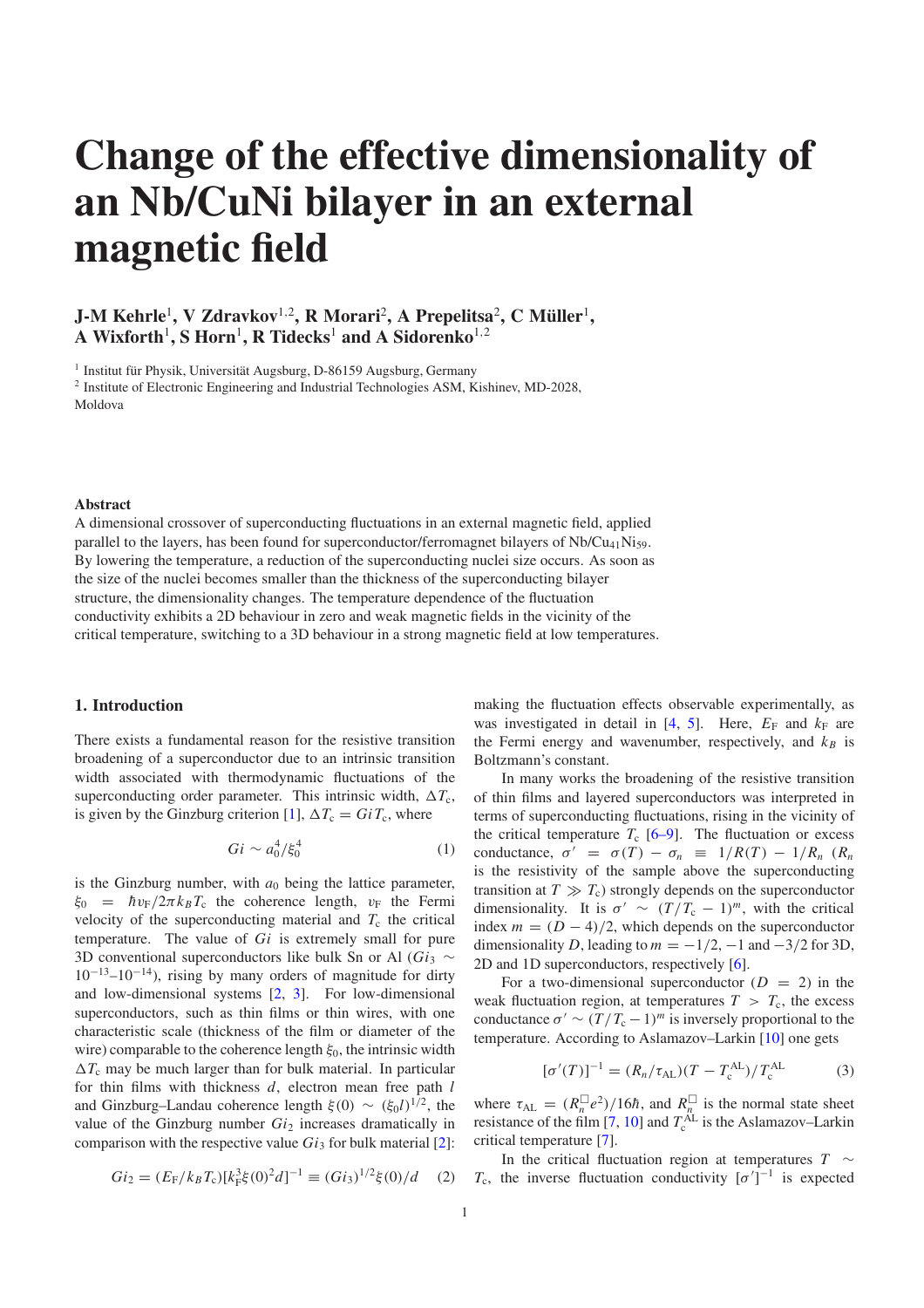to be an exponential function of  $(1 - T/T_c)^{-m}$  [\[11\]](#page-3-4). For a 2D superconductor with  $m = -1$  the theory of critical fluctuations [\[12\]](#page-3-5) yields

$$
[\sigma'(T)]^{-1} \sim R_n \exp[-(1 - T/T_c)/Gi_2]. \tag{4}
$$

For three-dimensional fluctuations the dependence with  $m =$ −1/2 should occur [\[11\]](#page-3-4):

$$
[\sigma'(T)]^{-1} \sim R_n \exp\{[-(1 - T/T_c)/Gi_3]^{1/2}\}.
$$
 (5)

The present paper reports data on the change of the critical index specifying the temperature dependence of the fluctuation conductivity  $\sigma'$  near the superconducting transition point for a superconductor/ferromagnetic (S/F) bilayer of  $Nb/Cu_{41}Ni_{59}$  by a strong magnetic field, applied parallel to the layers.

In such an S/F contact, a quasi-one-dimensional Fulde– Ferrel–Larkin–Ochinnikov (FFLO)-like state is established, in which the pairing wavefunction not only decays exponentially into the F metal (as in the usual superconductor/nonmagnetic-normal-metal (S/N) proximity effect), but in addition oscillates. Interference effects of the pairing wavefunction thus govern the superconducting behaviour of the S/F bilayer, yielding, for example, a critical temperature, oscillating as a function of the F metal layer thickness  $d_F$ . This non-monotonic dependence of the critical temperature on  $d_F$ , which may even lead to a reentrant behaviour of the superconducting state, has been recently studied in detail in [\[13\]](#page-3-6). The present paper now investigates the superconducting fluctuations in this system, in which superconductivity is governed by the pairing function flux through the S/F boundary.

The samples were prepared by magnetron sputtering on commercial (111) silicon substrates at room temperature from Nb (99.99%) and Cu<sub>40</sub>Ni<sub>60</sub> targets. Rutherford backscattering spectrometry (RBS) has been used to evaluate the thickness of the Nb and the Cu<sub>1−*x*</sub>Ni<sub>*x*</sub> layers with an accuracy of  $\pm$ 5%. The resistance measurements were performed by the DC four-probe method using a 10  $\mu$ A sensing current in the temperature range 0.4–10 K in an Oxford Instruments 'Heliox' <sup>3</sup>He cryostat. For further details see [\[13\]](#page-3-6).

#### **2. Results and discussion**

Figure [1](#page-1-0) presents the resistive transitions in a parallel magnetic field  $B = B_{\parallel}$  for one of the investigated Nb/CuNi samples with a 7.3 nm thick Nb layer and 1 nm thick CuNi layer.

The temperature dependence of the fluctuation conductance,  $\sigma'(T)$ , in semilogarithmic coordinates is demonstrated in figure [2,](#page-2-4) following a 2D behaviour with the critical index  $m = -1$  for zero and weak magnetic field ( $B = 0.5$  T). It can analytically be described as  $\sigma_n/\sigma' \sim \exp(-\varepsilon_B/G_i^2)$ , with  $\varepsilon_B = 1 - T/T_c(B)$ , where  $T_c(B)$  is the superconducting transition temperature, determined as the midpoint of the resistive transitions  $R(T)$ , in the magnetic field *B* [\[11,](#page-3-4) [14\]](#page-3-7). For  $B_{\parallel} = 0$  and 0.5 T we have  $T_c(B_{\parallel}) \approx T_c(0)$ . For strong magnetic fields another behaviour was observed with the critical index  $m = -1/2$ :

$$
\sigma_n/\sigma' \sim \exp\{(-\varepsilon_B \alpha_B/G i_3)^{1/2}\},\
$$
  
where [15]  $\alpha_B = -(1 - B/B_{c2\parallel}(T))$  (6)

<span id="page-1-0"></span>

**Figure 1.** Resistive transitions  $R(T)$  in a magnetic field, parallel to the layers, for the sample S3#29, which is an  $Nb(7.3 \text{ nm})/Cu_{41}Ni_{59}$ (1 nm) bilayer. The value of the magnetic field is marked on the curves.

corresponding to the 3D case in a magnetic field. This effect a crossover from a 2D behaviour of the Nb/CuNi bilayer in zero and a weak magnetic field to a 3D behaviour in a strong parallel magnetic field at low temperatures—is the main finding of the present work.

From the slope of the straight lines in figure [2,](#page-2-4) the Ginzburg number *Gi* can be evaluated. For zero and small field, this is straightforward, because  $ln(\sigma_n/\sigma')$  =  $(1/Gi_2)(-\varepsilon_B)$  + const, yielding  $Gi_2 = 1.67 \times 10^{-2}$ . For high fields we get  $[\ln(\sigma_n/\sigma')]^2 = (\alpha_B/Gi_3)(-\varepsilon_B) + \text{const}',$ yielding  $\alpha_B/Gi_3 = 1.92 \times 10^2$ , i.e.  $Gi_3 = \alpha_B \times 5.2 \times 10^{-3}$ . To determine  $\alpha_B$ , we measured  $B_{c2\parallel}(T)$ . For the environment below 9.5 T it is, in a linear approximation,  $B_{c2\parallel}(T) \approx 9.5$  T –  $(1.36 \text{ T K}^{-1})(T - T_c(9.5 \text{ T}))$ . For  $-(1 - T/T_c(9.5 \text{ T})) = 0.15$ , which is at the centre of the linear behaviour in figure  $2(b)$  $2(b)$ , we have  $T - T_c(9.5 \text{ T}) = 0.31 \text{ K}$ . This gives  $B_{c2\parallel}(T) = 9.08 \text{ T}$ and thus  $\alpha_B = -(1 - 9.5 \text{ T}/9.08 \text{ T}) = 0.046$ . Then  $Gi_3 =$  $0.046 \times 5.2 \times 10^{-3} = 2.4 \times 10^{-4}$ .

According to equation [\(2\)](#page-0-0) it is  $Gi_3 = Gi_2^2 (d/\xi(0))^2$ . As described in detail in [\[16\]](#page-3-8),  $\xi(0)$  has been determined from measurements of the temperature dependence of the perpendicular critical magnetic field of the present sample, yielding  $\xi(0) = 10$  nm, so that  $d/\xi(0) = 7.3$  nm/10 nm. This results in  $Gi_3 = (1.67 \times 10^{-2} \times 0.73)^2 = 1.49 \times 10^{-4}$ , close to the measured value of  $2.4 \times 10^{-4}$ .

The change of the absolute value of the critical index from 1 to 1/2 specifying the temperature dependence of the fluctuation conductivity can be interpreted as a manifestation of a dimensionality crossover of superconducting fluctuations from two-dimensional in zero and low magnetic fields to threedimensional in a strong field. In the low magnetic field region at high temperatures (in the vicinity of  $T_c$ ) the size of the superconducting nucleus, determined by the temperaturedependent Ginzburg–Landau coherence length ξ(T) =  $\xi(0)(1 - T/T_c)^{-1/2}$  of the superconductor, is much larger than the thickness of the superconducting Nb/CuNi bilayer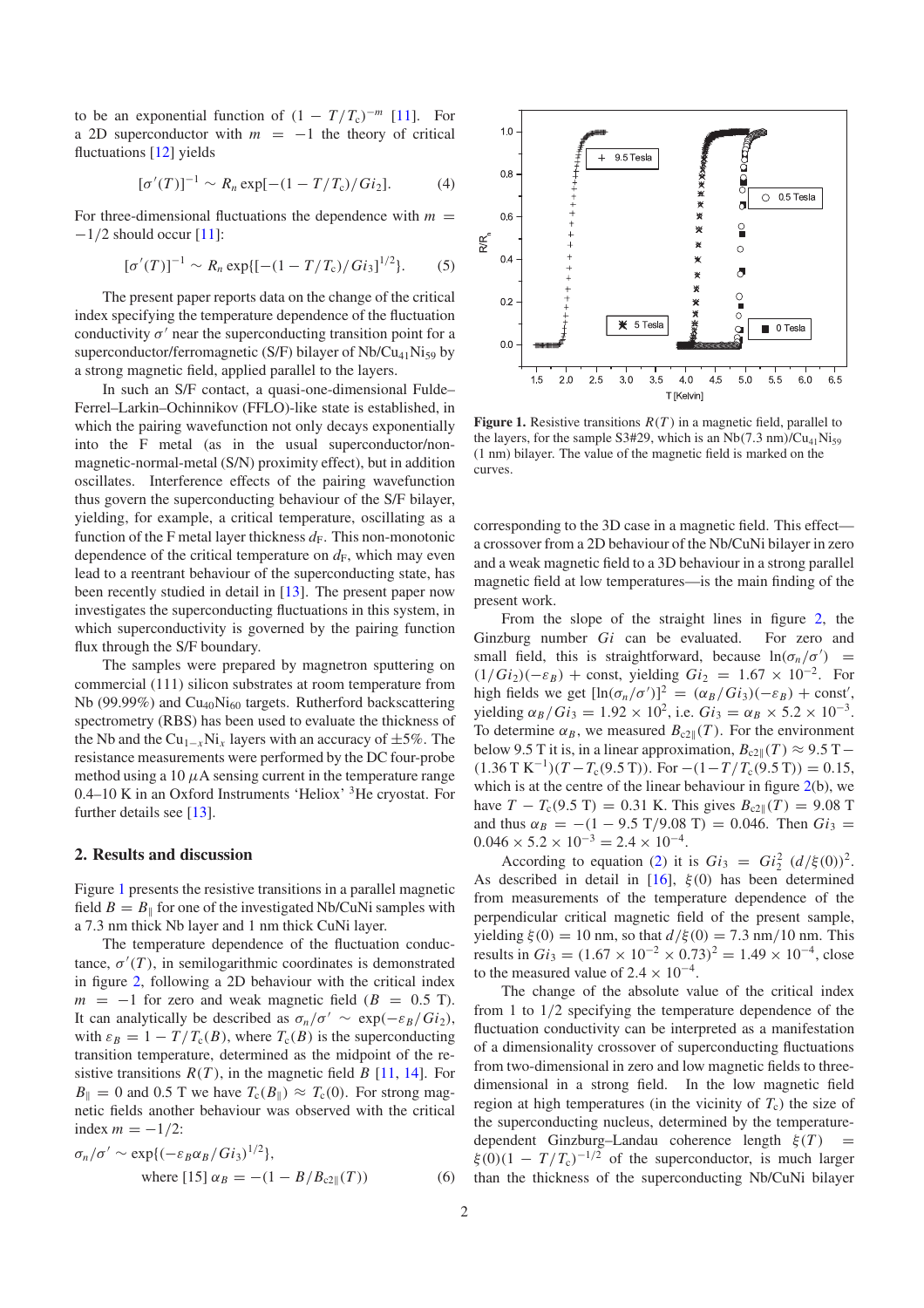<span id="page-2-4"></span>

**Figure 2.** Temperature dependence of  $\ln(\sigma_n/\sigma')$  and  $[\ln(\sigma_n/\sigma')]^2$ , respectively. Data taken from figure [1.](#page-1-0) The slope of the lines (marked by arrows) gives the value of the Ginzburg number: (a)  $Gi_2 = 1.67 \times 10^{-2}$  for  $B = 0$  and 0.5 T (2D behaviour) and (b)  $Gi_3 = 2.4 \times 10^{-4}$  for  $B = 9.5$  T (3D behaviour). For details see the text. The insets give information about the sample number and the superconducting transition temperatures at the mentioned magnetic fields parallel to the surface of the Nb/CuNi bilayer.

<span id="page-2-5"></span>and the sample demonstrates two-dimensional behaviour. By lowering the temperature, a reduction of the superconducting nucleus size takes place. As soon as the size of the nucleus becomes smaller than the thickness of the superconducting bilayer structure, the dimensionality changes, because the nucleus is localized inside the superconducting layer [\[17\]](#page-3-9) and the three-dimensional behaviour occurs. The effective size of the nucleus may be roughly estimated by the equation [\[18\]](#page-3-10)

$$
S_{\text{eff}} \equiv \xi_{\perp} = [B_{\text{c2}\perp}(T)\varphi_0/2\pi]^{1/2}/B_{\text{c2}\parallel}(T) \tag{7}
$$

with  $\varphi_0 = h/2e$  the superconducting flux quantum (where *h* is Planck's constant and *e* the elementary charge) and the superconducting coherence length  $\xi_{\perp} = \xi_{\perp}(0)(1 - T/T_c)^{-1/2}$ , which we estimated using the values of the measured critical magnetic fields parallel to the sample plane,  $B_{c2}$ <sub>(*T*)</sub>, and perpendicular to the plane,  $B_{c2\perp}(T)$ .

For the temperature  $T = 2.078$  K (which is the transition temperature of the sample in a parallel field of  $B = 9.5$  T, i.e.  $B_{c2\parallel}(2.078 \text{ K}) = 9.5 \text{ T}$  the experimental value of the perpendicular critical field is  $B_{c2\perp}(2.078 \text{ K}) = 1.8 \text{ T}$ . With  $\varphi_0 = 2.07 \times 10^{-15}$  T m<sup>2</sup> the value for the nucleus calculated from equation [\(7\)](#page-2-5) is  $S_{\text{eff}} = 2.6$  nm, which is less than the Nb layer thickness of the sample,  $d_{Nb}$  = 7.3 nm. Thus, the superconducting nucleus 'considers' the sample as bulk material.

The corresponding 3D temperature dependence of the fluctuation conductivity occurs at such low temperatures that it causes the critical index  $m = -1/2$ . Alongside, as the transition temperature decreases (for increased magnetic field), the value of the *Gi* number, obtained from the slope of the linear parts of the  $ln(\sigma_n/\sigma')$  and  $[ln(\sigma_n/\sigma')]^2$  versus  $-(1 - T/T_c)$  dependences, changes from the value for 2D fluctuations,  $Gi_2 = 1.67 \times 10^{-2}$ , down to  $Gi_3 = 2.4 \times 10^{-4}$ for 3D fluctuations.

## **3. Conclusions**

In conclusion, the temperature dependence of the fluctuation conductivity exhibits a 2D behaviour in zero and weak magnetic fields in the vicinity of the critical temperature, changing to a 3D behaviour in strong magnetic fields at low temperatures. In which way the crossover behaviour depends on the properties of the bilayer (e.g. the thickness of the F metal and thus the pairing function flux across the S/F interface) cannot be concluded from these first measurements. More detailed investigations have to be performed to answer this question.

The dimensional 2D–3D crossover for layered samples can also be detected in the temperature dependence of the parallel critical magnetic field. This phenomenon was recently observed for superconductor/ferromagnet bilayers [\[19\]](#page-3-11). A correlation to the fluctuation dimensional crossover would be an interesting issue.

Probably, a deep analysis of how far the S/F proximity effect governs the fluctuation behaviour needs an extension of the theoretical work on fluctuation regimes at the FFLO transition [\[20\]](#page-3-12) to the quasi-one-dimensional FFLO-like state present in the investigated S/F bilayer.

### **Acknowledgments**

<span id="page-2-1"></span><span id="page-2-0"></span>The authors are grateful to Andrei Varlamov, Andrei Zaikin and Carmine Attanasio for fruitful discussions. The work was supported by an RFBR-Moldova collaborative grant 'Investigation of nanostructures superconductor/ferromagnet—base element of superconducting spintronics'.

## <span id="page-2-3"></span><span id="page-2-2"></span>**References**

- [1] Ginzburg V L 1960 *Sov. Phys.—Solid State* **2** 1824
- [2] Hohenberg P 1970 *Usp. Fiz. Nauk* **102** 239
- [3] Schmidt V V 2000 *Introduction to the Physics of Superconductors* 2nd Russian edn ed V V Ryazanov and M F Feigelman (Moscow: MCNMO Publishers) chapter III, p 19
- [4] Fogel N Ya, Sidorenko A S, Rybalchenko L F and Dmitrenko I M 1979 *Sov. Phys.—JETP* **50** 120